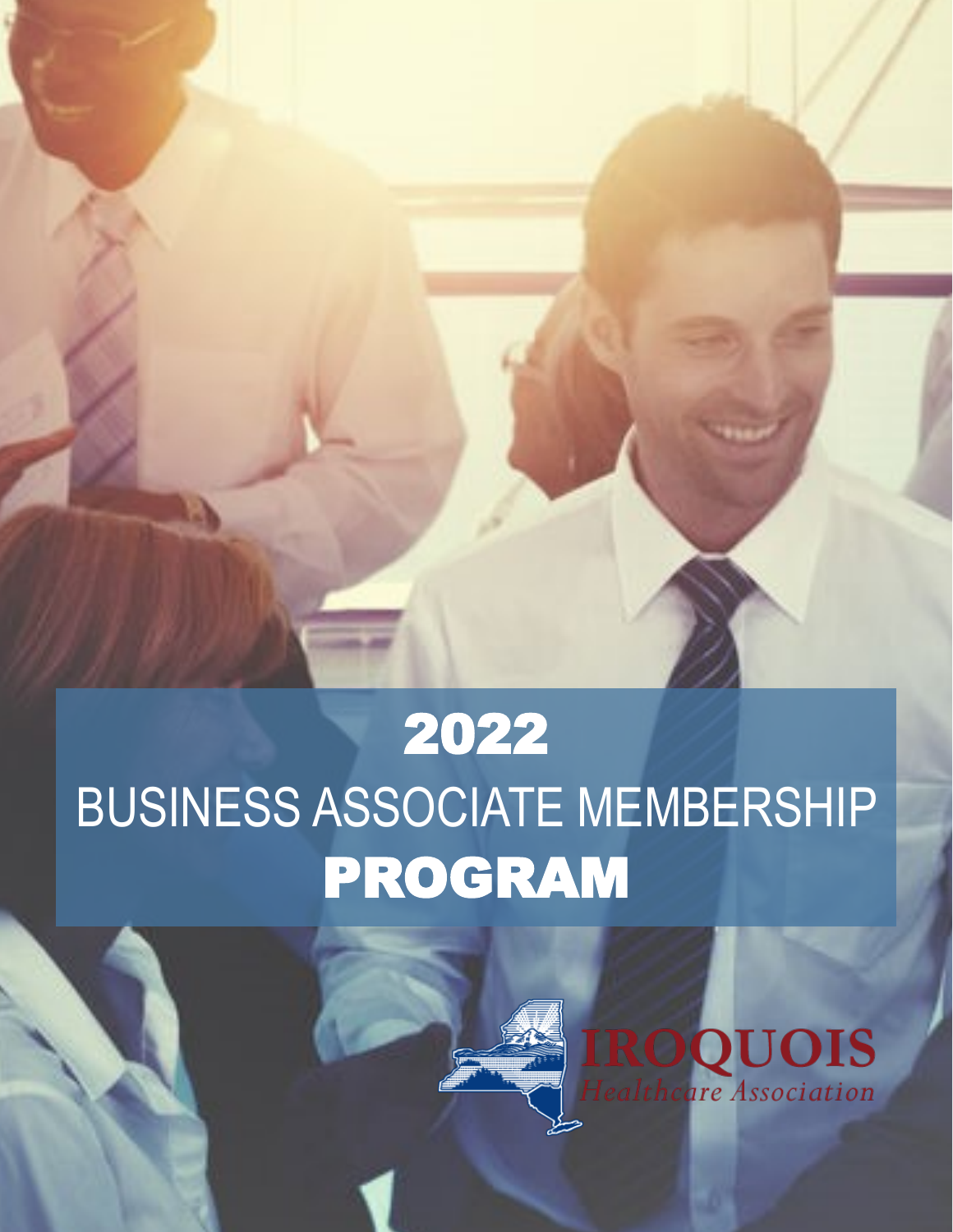## 2022 BUSINESS ASSOCIATE MEMBERSHIP

## ABOUT IHA

The Iroquois Healthcare Association (IHA) is the premier voice of Upstate New York's hospitals and health systems. We are a not-for-profit membership organization representing over 50 hospitals and health care systems in 32 counties of Upstate, spanning nearly 28,000 square miles. IHA and its affiliates provide members with advocacy, education, patient safety and quality initiatives, data & analytics, cost-saving initiatives and business solutions that improve the health of people throughout the communities they serve. For detailed information about our association, please visit us at **www.iroquois.org**.

## WHY SHOULD YOU BECOME A BUSINESS ASSOCIATE MEMBER?

IHA business associate membership gives your company access to healthcare leaders in Upstate New York and can help you foster positive relationships with new and current customers, anticipate trends and changes in the healthcare environment, and identify new opportunities for reaching Upstate New York's healthcare sector. By becoming a Business Associate Member, you will have the opportunity to connect with healthcare leaders and decisionmakers to champion new ideas and gain visibility for your organization.

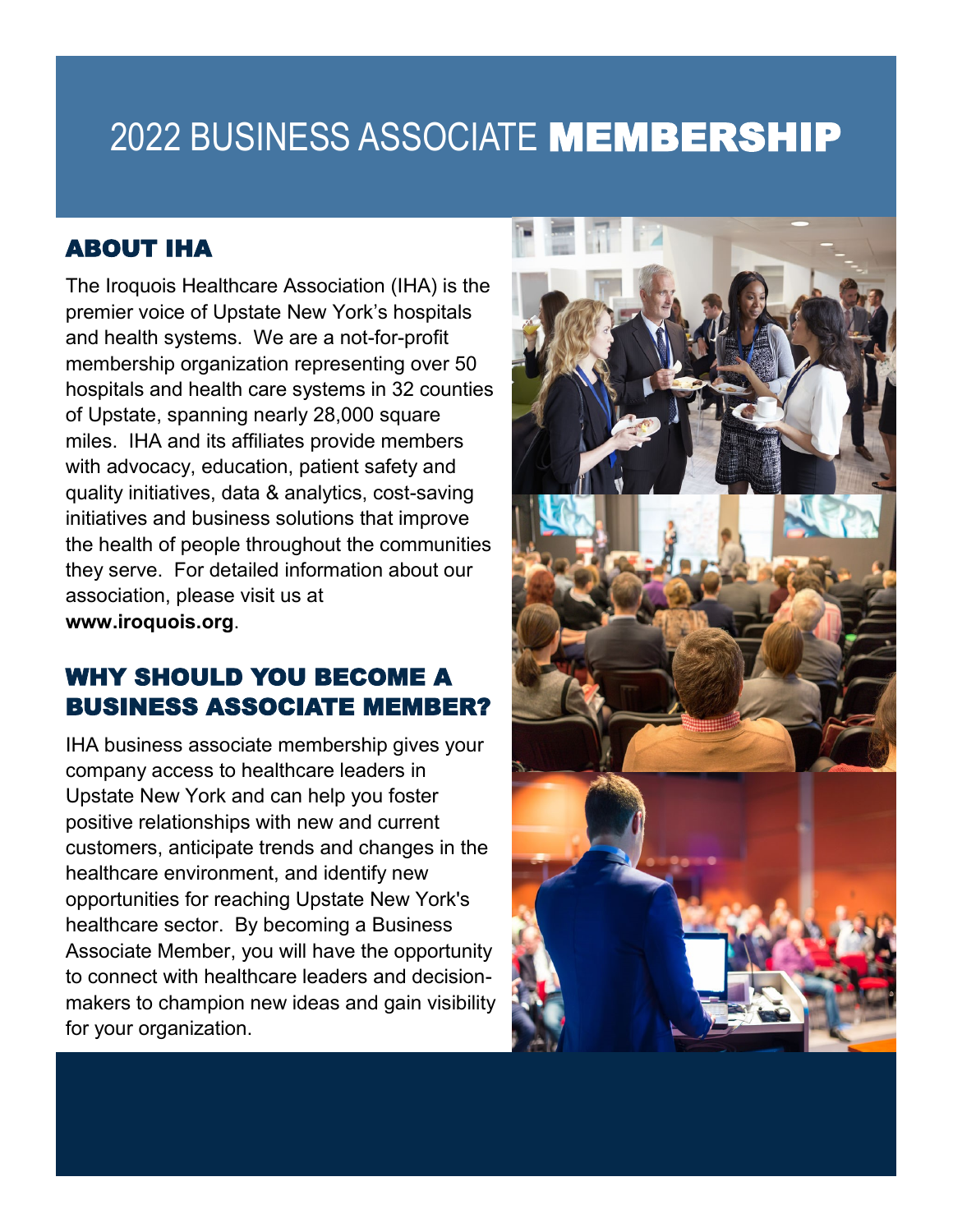## 2022 BUSINESS ASSOCIATE MEMBER BENEFITS

## BUSINESS MEMBERSHIP

IHA's Business Associate Membership category is available to businesses that provide products and services to healthcare organizations including: consultants/consulting firms, law firms, financial institutions, health plans, architectural design, executive search, supply chain, and others. This membership category increases visibility within the Upstate NY hospital and healthcare industry, expands networking opportunities, and offers premier discounts and advanced sponsorship opportunities at IHA events.

## BASIC BUSINESS MEMBERSHIP | \$1,000 **INCLUDES:**

- Listing on IHA's website (www.iroquois.org)
- Listing in IHA's Membership Directory with a company description (published quarterly)
- Complimentary link/PDF of IHA's Membership Directory

## ENHANCED BUSINESS MEMBERSHIP | \$5,000 **INCLUDES Basic Business Membership plus:**

- One electronic mailing describing services offered
- One live, educational webinar presentation to a segment of the IHA membership, includes promotion of webinar through email and social media.
- Promotion of your company on IHA's social media (Facebook/ Instagram/Twitter/LinkedIn)
- Sponsorship at the 2022 Iroquois Invitational valued at \$500 (pending Pandemic-related directives)

## ELITE BUSINESS MEMBERSHIP | \$10,000 **INCLUDES Basic & Enhanced Business Membership plus:**

- One survey opportunity on a relevant topic to the IHA membership (survey to be conducted by IHA staff)
- One on-demand, educational webinar, includes promotion through email and social media and placement on IHA website
- Sponsorship of our new IHA quarterly member newsletter
- Special sales pitch/promotion in newsletter
- Discussion of the business' services by IHA staff on field and member visits - to include executive level and department management

For more information regarding IHA's Business Associate Membership program, please contact us at (518) 348-7445 or mboese@iroquois.org.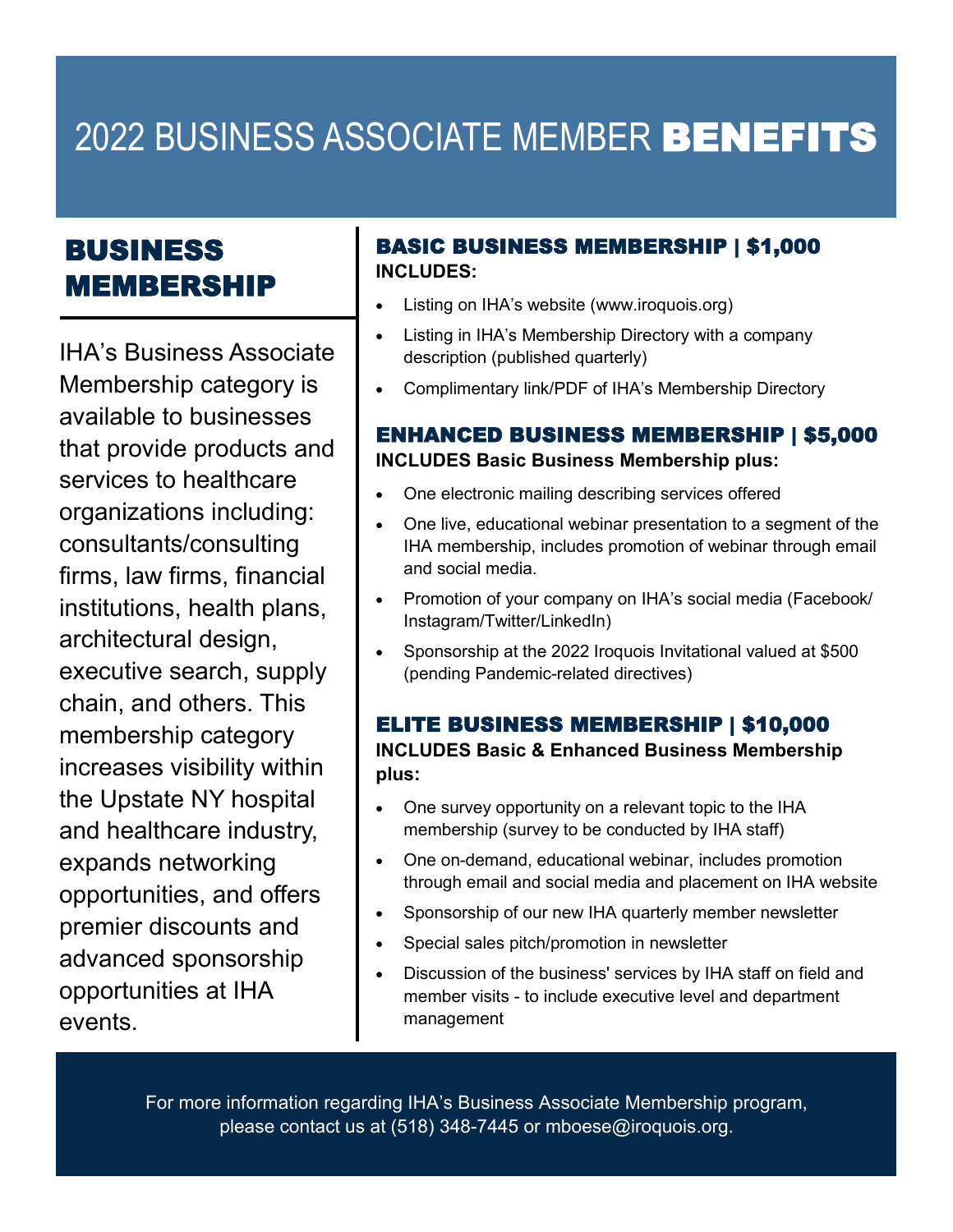## 2022 SPONSORSHIP OPPORTUNITIES

In addition to your Business Associate Membership, IHA offers an a la carte menu of sponsorship opportunities throughout the course of the year that allow your organization to support our member hospitals, gain access to hospital executives and enhance your organization's visibility.

## IHA ANNUAL MEETING

When: May 19 & 20, 2022 Where: Otesaga Resort & Hotel | Cooperstown, NY Average Attendance: 75+

### CEO ROUNDTABLE SPONSOR | \$2,000

(1) Available—Includes (2) complimentary tickets to Cocktail Reception and Dinner with hospital executives and leadership *(\*Open to Enhanced/Elite members only)*

### COCKTAIL SPONSOR | \$2,000

Includes company name on collateral associated with the event and (1) complimentary ticket to the Cocktail Reception and Dinner

#### DINNER BEVERAGE SPONSOR | \$1,500

Includes company name on collateral associated with the event, verbal recognition at Dinner and (1) complimentary ticket to the Cocktail reception and (2) complimentary tickets to Dinner

### ADDITIONAL OPPORTUNITIES

AFTER DINNER NETWORKING | \$1,000 GIVEAWAY | \$500 IHA BOARD BREAK| \$250

## EDUCATIONAL WEBINAR | \$ Varies

## EDUCATIONAL E-MAIL | \$500

## IHA QUARTERLY NEWSLETTER AD | Price Varies

QUARTER PAGE | \$250 HALF PAGE | \$500 FULL PAGE | \$1,000

## IHA FALL FORUM & IROQUOIS INVITATIONAL

When: September 21, 2022 Where: Turning Stone Resort & Casino | Verona, NY Average Attendance: 100+

### AWARDS COCKTAIL SPONSOR | \$2,000

(4) Available—Includes company name on collateral associated with the event and (1) complimentary ticket to the Cocktail Reception

### AWARDS DINNER SPONSOR | \$2,000

(2) Available—Includes company name on collateral associated with the event, verbal recognition at Dinner and (1) complimentary ticket to the Dinner

BOXED LUNCH SPONSORSHIP | \$1500 BEVERAGE CART SPONSORSHIP | \$1500 HOLE-IN-ONE SPONSORSHIP | \$1,000 CLOSEST TO THE PIN | \$1,000 LONGEST DRIVE | \$1,000 HOLE SPONSORSHIP | \$500 (18) available

### PRIZE SPONSORSHIP | \$500

(10) available

\*Due to the ongoing COVID-19 pandemic, all in-person events are subject to change. Virtual sponsorship will become available in the event of any in-person meeting cancellations.

\*\*Sponsorship levels subject to change

\*Please note, sponsorship selections should be noted in the A la Carte section on the next page. For more information regarding IHA's Business Associate Membership program, please contact us at (518) 348-7445 or mboese@iroquois.org.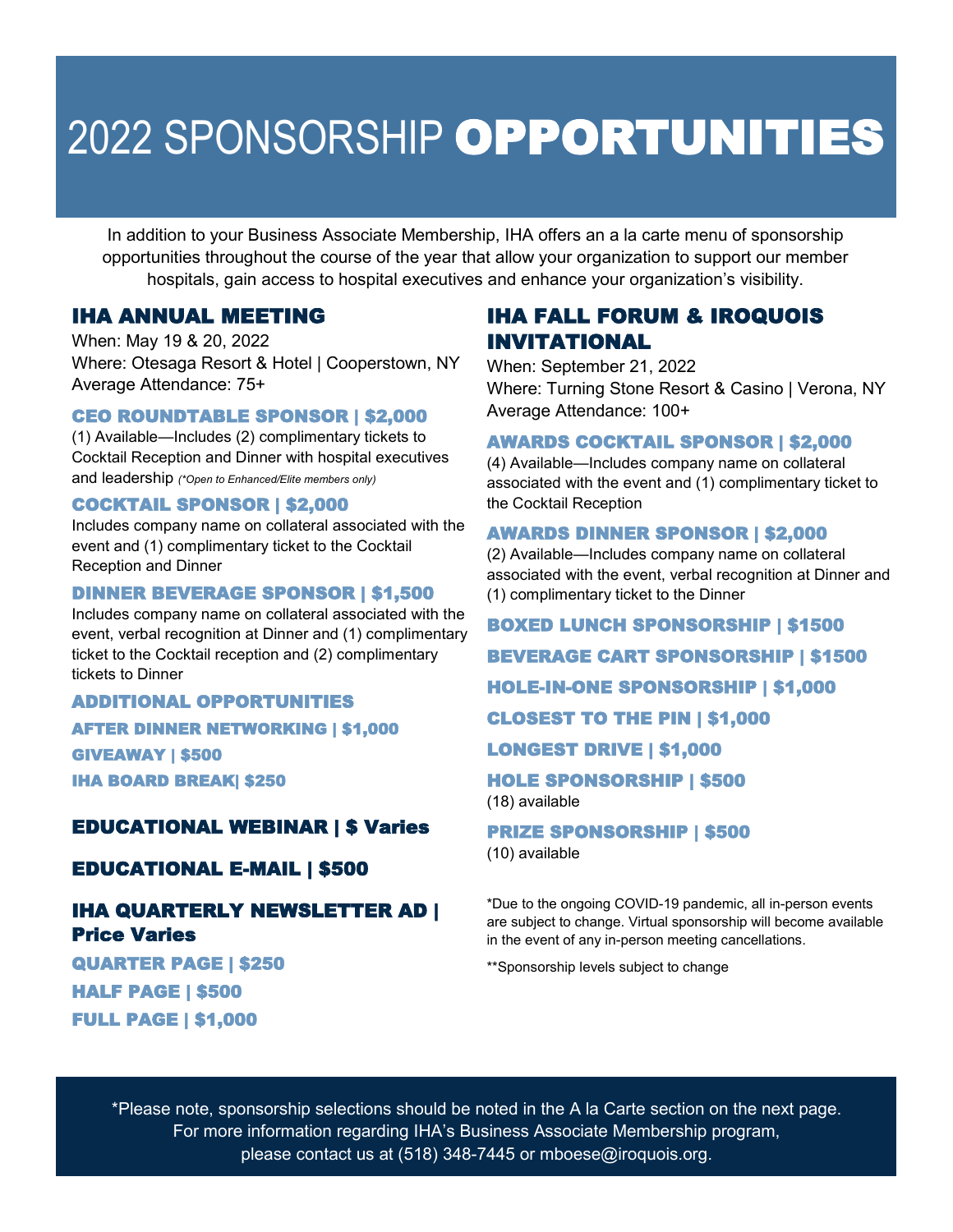## 2022 BUSINESS ASSOCIATE MEMBER APPLICATION

#### **\*Please complete the following as you would like it to appear in our directory and on our website.**

Company Name \_\_\_\_\_\_\_\_\_\_\_\_\_\_\_\_\_\_\_\_\_\_\_\_\_\_\_\_\_\_\_\_\_\_\_\_\_\_\_\_\_\_\_\_\_\_\_\_\_\_\_\_\_\_\_\_\_\_\_\_\_\_\_\_\_\_\_\_\_\_\_\_\_\_\_\_\_\_\_\_\_\_

| Address                                                                                                                 | City/State | ∠ıp. |  |  |
|-------------------------------------------------------------------------------------------------------------------------|------------|------|--|--|
| Phone                                                                                                                   | Website    |      |  |  |
| Contact person's name/title                                                                                             |            |      |  |  |
| Contact person's email                                                                                                  |            |      |  |  |
| Please provide a brief description of your organization and its products/services to be used for internal and marketing |            |      |  |  |

purposes. Attach a separate sheet if needed. (If you'd like assistance, please contact IHA Director of Marketing & Communications Kathy Kirvin at kkirvin@iroquois.org)

 $\bot$  , and the state of the state of the state of the state of the state of the state of the state of the state of the state of the state of the state of the state of the state of the state of the state of the state of th  $\bot$  , and the state of the state of the state of the state of the state of the state of the state of the state of the state of the state of the state of the state of the state of the state of the state of the state of th  $\mathcal{L}_\mathcal{L} = \mathcal{L}_\mathcal{L} = \mathcal{L}_\mathcal{L} = \mathcal{L}_\mathcal{L} = \mathcal{L}_\mathcal{L} = \mathcal{L}_\mathcal{L} = \mathcal{L}_\mathcal{L} = \mathcal{L}_\mathcal{L} = \mathcal{L}_\mathcal{L} = \mathcal{L}_\mathcal{L} = \mathcal{L}_\mathcal{L} = \mathcal{L}_\mathcal{L} = \mathcal{L}_\mathcal{L} = \mathcal{L}_\mathcal{L} = \mathcal{L}_\mathcal{L} = \mathcal{L}_\mathcal{L} = \mathcal{L}_\mathcal{L}$ 

| <b>SELECTION(S) MENU OF OPTIONS</b>           | <b>COST</b> |
|-----------------------------------------------|-------------|
| <b>Basic Business Associate Membership</b>    | \$1,000     |
| <b>Enhanced Business Associate Membership</b> | \$5,000     |
| <b>Elite Business Associate Membership</b>    | \$10,000    |
| A la Carte Option(s) (i.e. sponsorship(s)):   | Ş           |
| <b>TOTAL:</b>                                 |             |

#### **PAYMENT INFORMATION**

| Check your desired method of payment: Visa MC Discover AMEX Check |           |      |
|-------------------------------------------------------------------|-----------|------|
| Credit Card No.                                                   | Exp. Date | CVV: |
| Cardholder's Name                                                 | Signature |      |

*\*Please note, your Business Associate Membership/Sponsor application will not be processed until there has been approval by the IHA Board of Directors (for membership) and payment is received in full.*

**If paying by credit card, please email contract with payment information to:** Iroquois Healthcare Association mboese@iroquois.org

**If paying by check, please mail in contract with payment to:** Iroquois Healthcare Association Attn: Associate Membership Program 15 Executive Park Drive Clifton Park, NY 12065